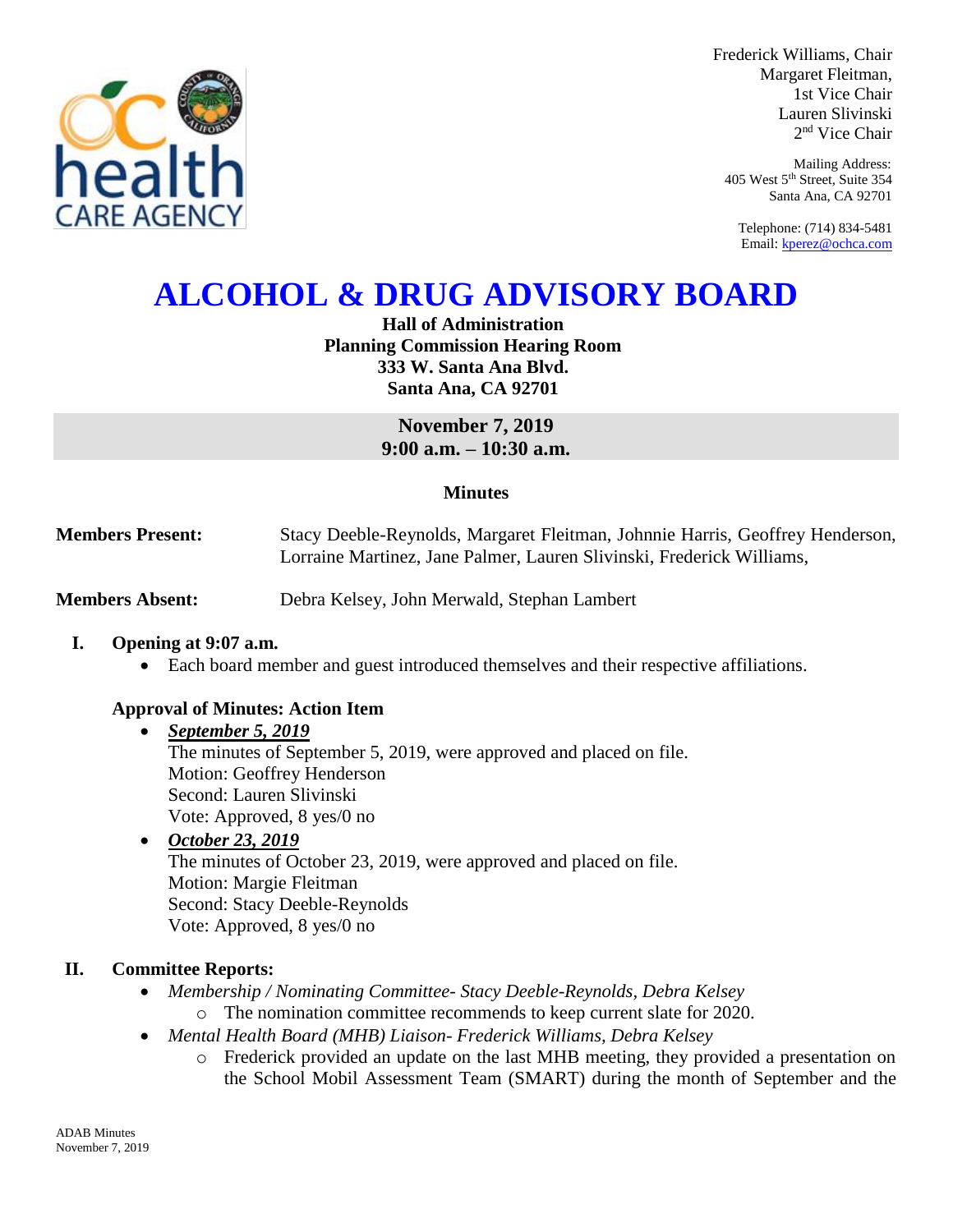ADAB and MHB held their annual joint meeting in October. In addition, he urged members of the board and of the public to make a pledge to be Stigma Free.

- *Provider Meeting- Frederick Williams*
	- o Frederick indicated the main focus of the meeting was on stressing the fact that there is not enough beds available for treatment.
- *Criminal Justice Treatment Committee – Geoff Henderson, Frederick Williams*
	- o No Update.
- *Legislation Committee- Fredrick Williams*
	- o Frederick discussed providing a letter of support to ban flavored vaping as it is a danger for the youth. There has been an increased use of e-cigs and data is now available to prove this. He encouraged members to look at the data available and outweigh the pros and cons across all ages.
- *Community Forum Planning Committee– Geoff Henderson, Debra Kelsey, Margaret Fleitman, Lauren Slivinski*
	- o No Update.

## Community Collaborative Committees:

- o *Drug Prevention Coalition: Margaret Fleitman*
	- The last meeting took place in October, and hosted a student expo for drug prevention education. Many families were in attendance to gather valuable information.
- o *Orange County RX & OTC Coalition: Margaret Fleitman*
	- $\blacksquare$  N/A
- o *Orange County Substance Abuse Prevention Network (OCSAPN): Stacy Deeble-Reynolds, Stephan Lambert* 
	- Stephan reported via an email that the OCSAPN Conference had approximately 200 attendees from schools and community based organizations. Stacy highlighted a few presentations from the event. The next meeting is on November 15<sup>th</sup> at 9:00am, at Orange County Department of Education (OCDE).
- o *Mental Health Services ACT (MHSA) Steering Committee: Stacy Deeble-Reynolds, Frederick Williams,* 
	- Stacy reported MHSA is engaging in a variety of ways to seek information on services that are needed out in the community. One of those events took place at OCDE, in which solicited input from school districts.

#### **III. Old Business:**

- Frederick reported on the their site visit to Clean Path. He provided lots of positive feedback.
- **Elections for Chair and Vice Chairs:** Stacy Deeble Reynolds made a motion to keep the current slate for 2020, (Chair: Frederick Williams, 1<sup>st</sup> Vice Chair: Margaret Fleitman, 2<sup>nd</sup> Vice Chair: Lauren Slivinski) and was seconded by Lorraine Martinez. Vote: Approved, 8 yes/0 no

#### **IV. New Business:**

• There will be a Be Well OC meeting on December  $13<sup>th</sup>$  at Delhi, please be sure to RSVP if you plan to attend.

## **V. BHS Update:**

*Linda Molina –* Linda has accepted the promotion to Director of Adult and Older Adult Services. We had our first EQRO external quality review from the State for Drug Medical (DMC), we do not